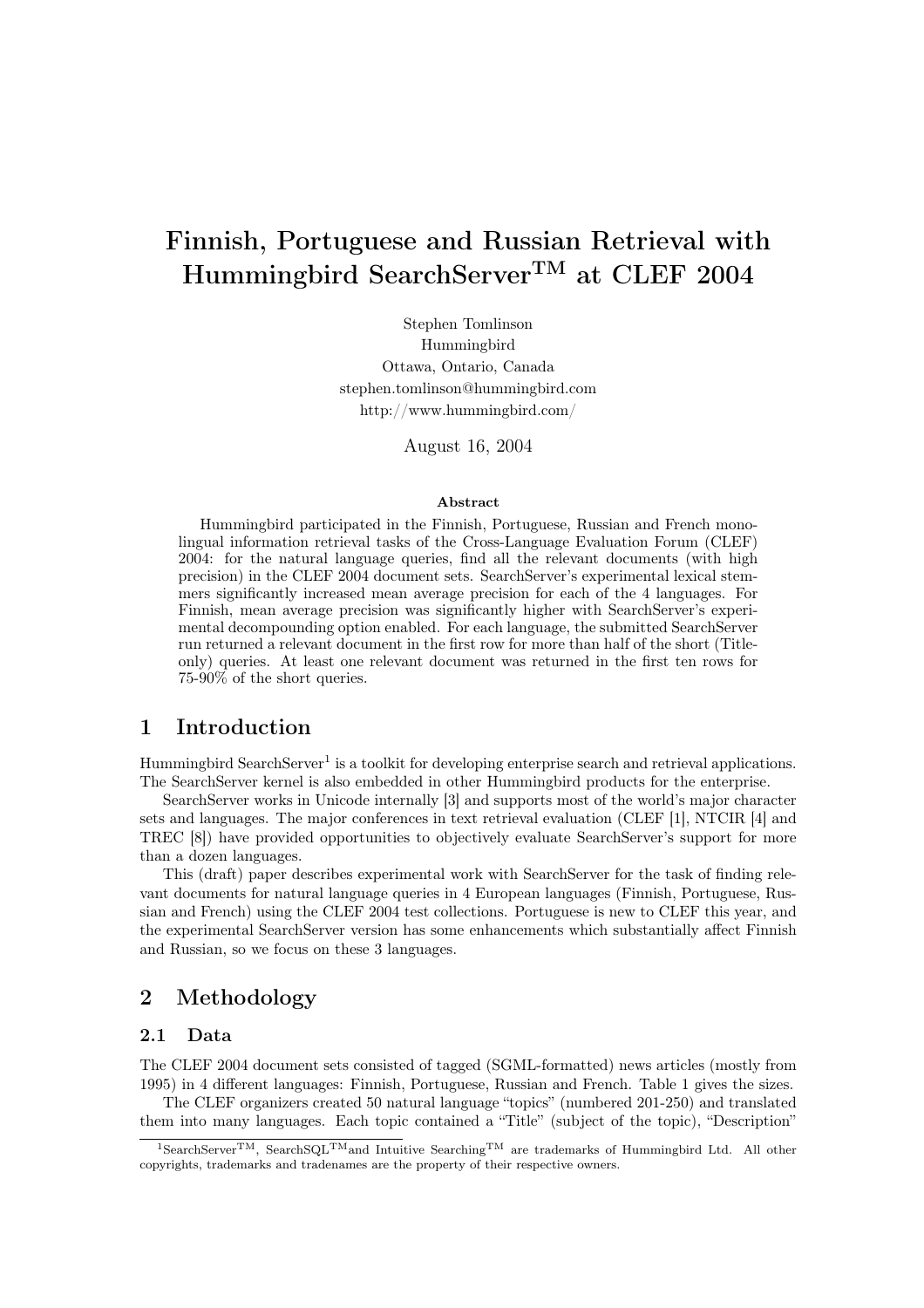| Language   | Text Size (uncompressed)   | Documents   Topics   Rel/Topic |    |    |
|------------|----------------------------|--------------------------------|----|----|
| French     | 255,334,872 bytes (244 MB) | 90,261                         | 49 | 19 |
| Portuguese | 185,739,565 bytes (177 MB) | 55,070                         | 46 | 15 |
| Finnish    | 143,902,109 bytes (137 MB) | 55,344                         | 45 | 9  |
| Russian    | 68,802,653 bytes (66 MB)   | 16,716                         | 34 | 4  |

Table 1: Sizes of CLEF 2004 Test Collections

(a one-sentence specification of the information need) and "Narrative" (more detailed guidelines for what a relevant document should or should not contain). The participants were asked to use the Title and Description fields for at least one automatic submission per task this year to facilitate comparison of results. Some topics were discarded for some languages because no relevant documents existed for them. Table 1 gives the final number of topics for each language and their average number of relevant documents. For more information on the CLEF test collections, see the CLEF web site [1].

## 2.2 Indexing

Our indexing approach was the mostly the same as last year [10]. Accents were not indexed except for the combining breve in Russian. The apostrophe was treated as a word separator for the 4 investigated languages. Our custom text reader, cTREC, was updated to maintain support for the CLEF guidelines of only indexing specifically tagged fields (the new Portuguese collection necessitated a minor update).

Some stop words were excluded from indexing (e.g. "the", "by" and "of" in English). For these experiments, our stop word lists for Portuguese and Russian were based on the Porter lists [5], and this year we based on our Finnish list on Savoy's [7]. We used our own list for French.

By default, the SearchServer index supports both exact matching (after some Unicode-based normalizations, such as decompositions and conversion to upper-case) and morphological matching (e.g. inflections, derivations and compounds, depending on the linguistic component used).

For many languages (including the 4 European languages investigated in CLEF 2004), Search-Server includes the option of finding inflections based on lexical stemming (i.e. stemming based on a dictionary or lexicon for the language). For example, in English, "baby", "babied", "babies", "baby's" and "babying" all have "baby" as a stem. Specifying an inflected search for any of these terms will match all of the others. The lexical stemming of the post-5.x experimental development version of SearchServer used for the experiments in this paper was based on internal stemming component 3.6.3.4 for the submitted runs and 3.7.0.15 for the diagnostic runs. We treat each linguistic component as a black box in this paper.

SearchServer typically does "inflectional" stemming which generally retains the part of speech (e.g. a plural of a noun is typically stemmed to the singular form). It typically does not do "derivational" stemming which would often change the part of speech or the meaning more substantially (e.g. "performer" is not stemmed to "perform").

SearchServer's lexical stemming includes compound-splitting (decompounding) for compound words in Finnish (and also some other languages not investigated this year, such as German, Dutch and Swedish). For example, in German, "babykost" (baby food) has "baby" and "kost" as stems.

SearchServer's lexical stemming also supports some spelling variations. In English, British and American spellings have the same stems, e.g. "labour" stems to "labor", "hospitalisation" stems to "hospitalization" and "plough" stems to "plow".

Lexical stemmers can produce more than one stem, even for non-compound words. For example, in English, "axes" has both "axe" and "axis" as stems (different meanings), and in French, "important" has both "important" (adjective) and "importer" (verb) as stems (different parts of speech). SearchServer records all the stem mappings at index-time to support maximum recall and does so in a way to allow searching to weight some inflections higher than others.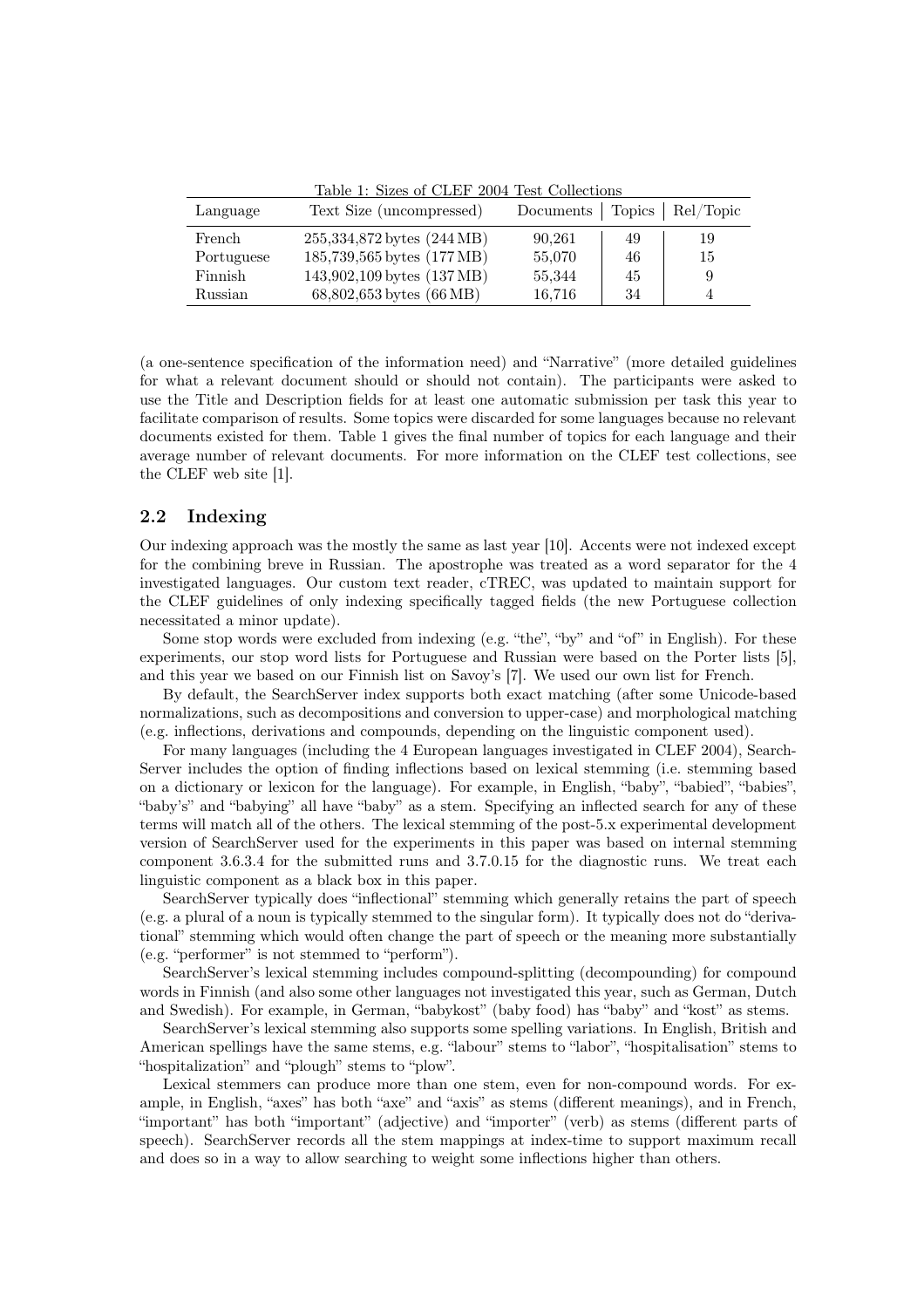#### 2.3 Searching

Unlike previous years, this year we experimented with SearchServer's CONTAINS predicate (instead of the IS\_ABOUT predicate) though it should not make a difference to the ranking. Our test application specified SearchSQL to perform a boolean-OR of the query words. For example, for Russian topic 250 whose Title was "Бешенство у людей" (Rabies in Humans), a corresponding SearchSQL query would be:

SELECT RELEVANCE('2:3') AS REL, DOCNO FROM CLEF04RU WHERE FT\_TEXT CONTAINS 'Бешенство'|'у'|'людей' ORDER BY REL DESC;

(Note that "у" is a stopword for Russian so its inclusion in the query won't actually add any matches.)

Most aspects of SearchServer's relevance value calculation are the same as described last year [10]. Briefly, SearchServer dampens the term frequency and adjusts for document length in a manner similar to Okapi [6] and dampens the inverse document frequency using an approximation of the logarithm. These calculations are based on the stems of the terms when doing morphological searching (i.e. when SET TERM\_GENERATOR 'word!ftelp/inflect' was previously specified).

An experimental new default is that SearchServer only includes morphological matches from compound words if all of its stems (from a particular stemming interpretation) are in the same or consecutive words. For example, in German, a morphological search for the compound "babykost" (baby food) will no longer match "baby" or "kost" by themselves, but it will match "babykost" and "baby kost" (and if SET PHRASE\_DISTANCE 1 is specified, it will also match the hyphenated "baby-kost"). Words (and compounds) still match inside compounds (and larger compounds), e.g. a search for "kost" still matches "babykost". To restore the old behaviour of matching if just one stem is in common, one can specify the /decompound option (e.g. SET TERM\_GENERATOR 'word!ftelp/inflect/decompound'). See Section 3.3.1 for several more decompounding examples.

This year's experimental SearchServer version contains an enhancement for handling multiple stemming interpretations. For each document, only the interpretation that produces the highest score for the document is used in the relevance calculation (but all interpretations are still used for matching and search term highlighting). Sometimes this enhancement causes the original query form of the word to get more weight than some of its inflections (and it never gets less weight). This approach overcomes the previous issue of terms with multiple stemming interpretations being over-weighted; it used to be better for CLEF experiments to workaround by using the /single or /noalt options, but Section 3.5 verifies that this is no longer the case.

SearchServer's RELEVANCE\_METHOD setting can be used to optionally square the importance of the inverse document frequency (by choosing a RELEVANCE\_METHOD of '2:4' instead of '2:3'). The importance of document length to the ranking is controlled by SearchServer's RELEVANCE DLEN IMP setting (scale of 0 to 1000). For all experiments in this paper, REL-EVANCE\_METHOD was set to '2:3' and RELEVANCE\_DLEN\_IMP was set to 750.

#### 2.4 Diagnostic Runs

For the diagnostic runs listed in Table 2, the run names consist of a language code ("FI" for Finnish, "FR" for French, "PT" for Portuguese and "RU" for Russian) followed by one of the following labels:

- "lex": The run used SearchServer's lexical stemming with decompounding enabled, i.e. SET TERM\_GENERATOR 'word!ftelp/inflect/decompound'. (Of the investigated languages, decompounding only makes a difference for Finnish.)
- "compound" (Finnish only): Same as "lex" except that /decompound was not specified.
- "single": Same as "lex" except that /single was additionally specified (so that just one stemming interpretation was used).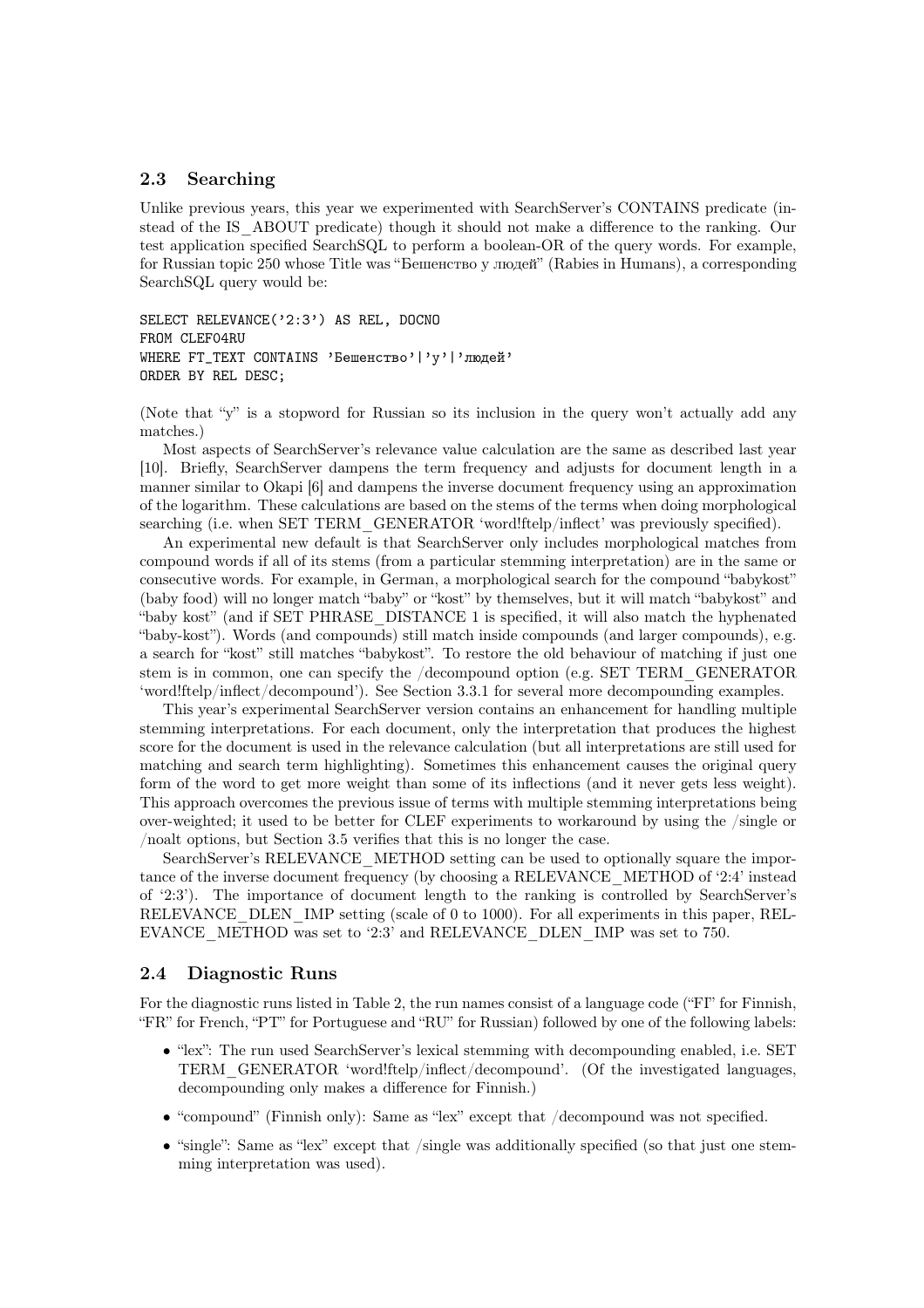| Run         | AvgP  | Robust@1      | Robust@5       | Robust@10        |
|-------------|-------|---------------|----------------|------------------|
| FI-lex      | 0.561 | 32/45(71%)    | $36/45(80\%)$  | 38/45(84%)       |
| FI-chain    | 0.553 | 30/45(67%)    | $36/45(80\%)$  | 39/45(87%)       |
| FI-single   | 0.550 | $32/45$ (71%) | $35/45$ (78%)  | 37/45(82%)       |
| FI-compound | 0.469 | 28/45(62%)    | 30/45(67%)     | $33/45$ (73\%)   |
| $FL-alg$    | 0.424 | 26/45(58%)    | 30/45(67%)     | $34/45$ (76%)    |
| FI-none     | 0.328 | 19/45(42%)    | 26/45(58%)     | $27/45(60\%)$    |
| RU-lex      | 0.430 | $19/34(56\%)$ | 27/34(79%)     | 27/34(79%)       |
| RU-chain    | 0.405 | 18/34(53%)    | 26/34(76%)     | 26/34(76%)       |
| RU-single   | 0.396 | $17/34$ (50%) | 26/34(76%)     | 27/34(79%)       |
| $RU-alg$    | 0.410 | 18/34(53%)    | 26/34(76%)     | 26/34(76%)       |
| RU-none     | 0.220 | $9/34(26\%)$  | 20/34(59%)     | 22/34(65%)       |
| $PT$ -lex   | 0.405 | $24/46$ (52%) | $33/46$ (72%)  | $35/46$ (76%)    |
| PT-chain    | 0.411 | $24/46$ (52%) | $34/46$ (74\%) | $35/46$ (76%)    |
| PT-single   | 0.388 | $22/46$ (48%) | $31/46$ (67\%) | $36/46$ (78%)    |
| $PT-alg$    | 0.387 | $25/46$ (54%) | $33/46$ (72%)  | $34/46$ $(74\%)$ |
| $PT$ -none  | 0.327 | $18/46$ (39%) | $26/46$ (57%)  | $31/46$ (67%)    |
| $FR$ -lex   | 0.422 | 25/49(51%)    | $39/49(80\%)$  | $44/49$ (90%)    |
| FR-chain    | 0.418 | 26/49(53%)    | $38/49$ (78%)  | $42/49$ $(86\%)$ |
| FR-single   | 0.423 | 26/49(53%)    | $39/49(80\%)$  | $44/49$ (90%)    |
| $FR$ -alg   | 0.417 | $26/49$ (53%) | $38/49$ (78%)  | $43/49$ $(88\%)$ |
| FR-none     | 0.361 | 22/49(45%)    | $39/49~(80\%)$ | $42/49(86\%)$    |

Table 2: Scores of Diagnostic Title-only runs

- "alg": The run used a different index based on the coarser algorithmic Porter "Snowball" stemmer [5] for the language. Decompounding is not available with this stemmer and the /single option is redundant.
- "chain": The run used a different index based on applying the SearchServer stemmer (as "lex") and then the algorithmic stemmer.
- "none": The run disabled morphological searching, i.e. SET TERM GENERATOR  $\cdot$ ".

Note that all diagnostic runs just used the Title field of the topic.

#### 2.5 Evaluation Measures

The primary evaluation measure in this paper is "mean average precision" based on the first 1000 retrieved documents for each topic (denoted "AvgP" in Tables 2 and 9). "Average precision" for a topic is the average of the precision after each relevant document is retrieved (using zero as the precision for relevant documents which are not retrieved). The score ranges from 0.0 (no relevants found) to 1.0 (all relevants found at the top of the list). For a set of topics, all topics are weighted equally by the mean. Average precision takes into account both precision and recall, and it is very good for detecting retrieval differences because even small differences in the ranks of relevant documents affect the score.

A more experimental measure is "robustness at 10 documents" (denoted "Robust@10") which is the percentage of topics for which at least one relevant document was returned in the first 10 rows (this was one of the measures investigated in the TREC Robust Retrieval track last year [11]). This measure hides a lot of retrieval differences (particularly in recall), but it may be an indicator of a user's impression of a method's robustness across topics. We also list the Robust@1 and Robust@5 variants.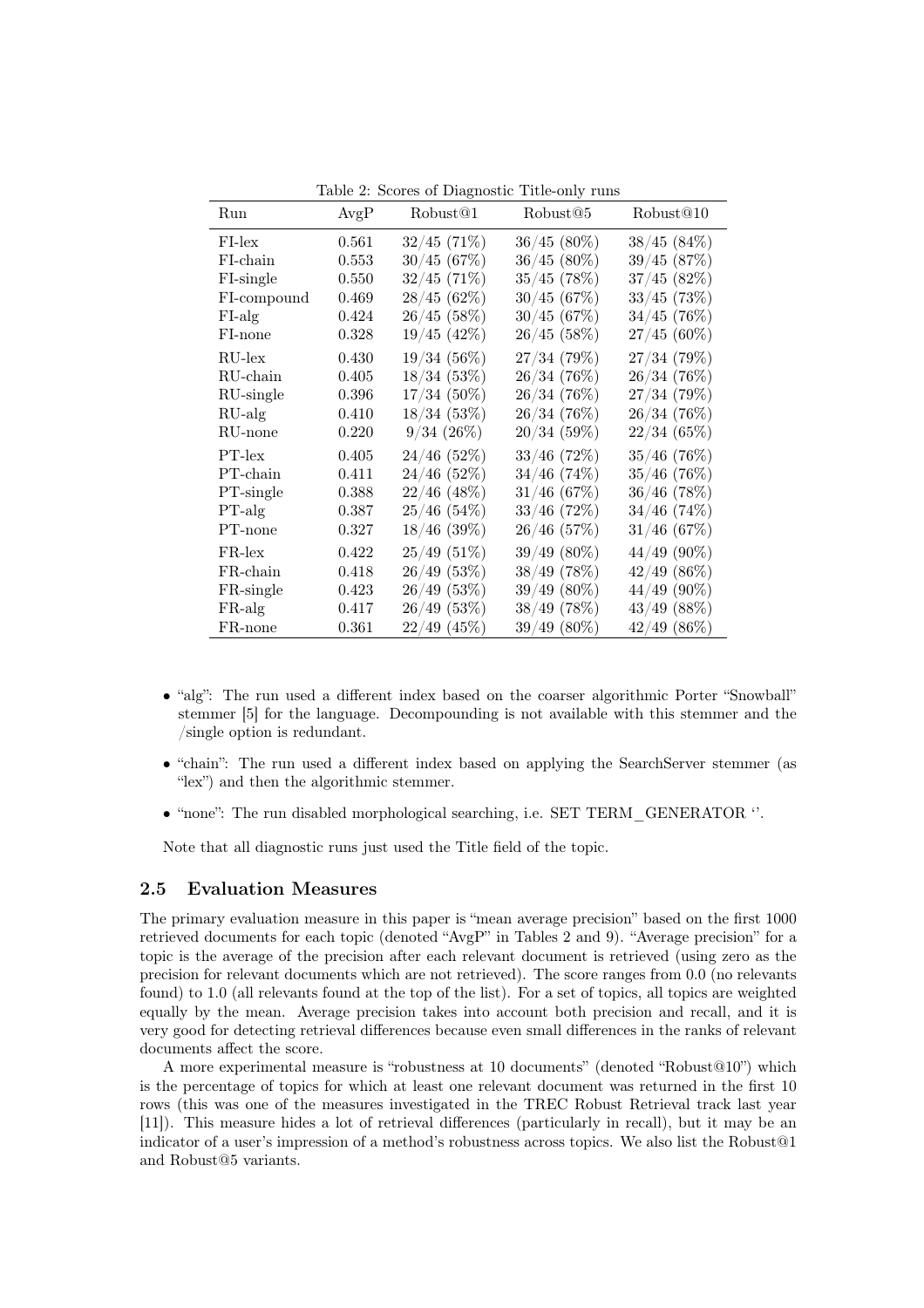| Expt        | AvgDiff | $95\%$ Conf    | VS.           | 3 Extreme Diffs (Topic)                           |
|-------------|---------|----------------|---------------|---------------------------------------------------|
| FI lex-none | 0.233   | (0.146, 0.326) | $31 - 9 - 5$  | $1.00$ (224), 0.96 (210), $-0.24$ (208)           |
| RU lex-none | 0.209   | (0.108, 0.325) | $22 - 1 - 11$ | $1.00$ $(250)$ , $1.00$ $(203)$ , $-0.04$ $(228)$ |
| PT lex-none | 0.078   | (0.037, 0.125) | $25 - 8 - 13$ | $0.61$ (213), 0.53 (229), $-0.08$ (248)           |
| FR lex-none | 0.061   | (0.030, 0.096) | $23 - 20 - 6$ | $0.42$ (229), 0.40 (235), $-0.07$ (216)           |

Table 3: Impact of Lexical Stemming on Average Precision

## 2.6 Statistical Significance Tables

For tables comparing 2 diagnostic runs (such as Table 3), the columns are as follows:

- "Expt" specifies the experiment. The language code is given, followed by the labels of the 2 runs being compared. The difference is the first run minus the second run. For example, "FI lex-none" specifies the difference of subtracting the scores of the Finnish 'none' run from the Finnish 'lex' run (of Table 2).
- "AvgDiff" is the difference of the mean scores of the two runs being compared (the table heading says which evaluation measure is being compared).
- "95% Conf" is an approximate  $95\%$  confidence interval for the difference calculated using Efron's bootstrap percentile method<sup>2</sup> [2] (using 100,000 iterations). If zero is not in the interval, the result is "statistically significant" (at the 5% level), i.e. the feature is unlikely to be of neutral impact, though if the average difference is small (e.g.  $\lt 0.020$ ) it may still be too minor to be considered "significant" in the magnitude sense.
- $\bullet$  "vs." is the number of topics on which the first run scored higher, lower and tied (respectively) compared to the second run. These numbers should always add to the number of topics (45 for Finnish, 49 for French, 46 for Portuguese, 34 for Russian).
- "3 Extreme Diffs (Topic)" lists 3 of the individual topic differences, each followed by the topic number in brackets (the topic numbers range from 201 to 250). The first difference is the largest one of any topic (based on the absolute value). The third difference is the largest difference in the other direction (so the first and third differences give the range of differences observed in this experiment). The middle difference is the largest of the remaining differences (based on the absolute value).

## 3 Results of Morphological Experiments

This section looks at the differences between the runs of Table 2 in more detail.

## 3.1 Impact of Lexical Stemming

Table 3 isolates the impact of SearchServer's lexical stemming on the average precision measure (e.g. "FI lex-none" is the difference of the "FI-lex" and "FI-none" runs of Table 2). For each of the 4 languages, the increase in mean average precision was statistically significant (i.e. zero is not in the approximate 95% confidence interval). Note that for some queries, it is still better to only match the original query form (not inflections); SearchServer allows this option to be controlled for each query term at search-time.

Table 4 isolates the impact of SearchServer's lexical stemming on the Robust@10 measure. For each language, at least one relevant was found in the first 10 rows more often with inflections enabled than disabled; the increases were statistically significant for Finnish and Russian.

<sup>2</sup>See [9] for some comparisons of confidence intervals from the bootstrap percentile, Wilcoxon signed rank and standard error methods for both average precision and Precision@10.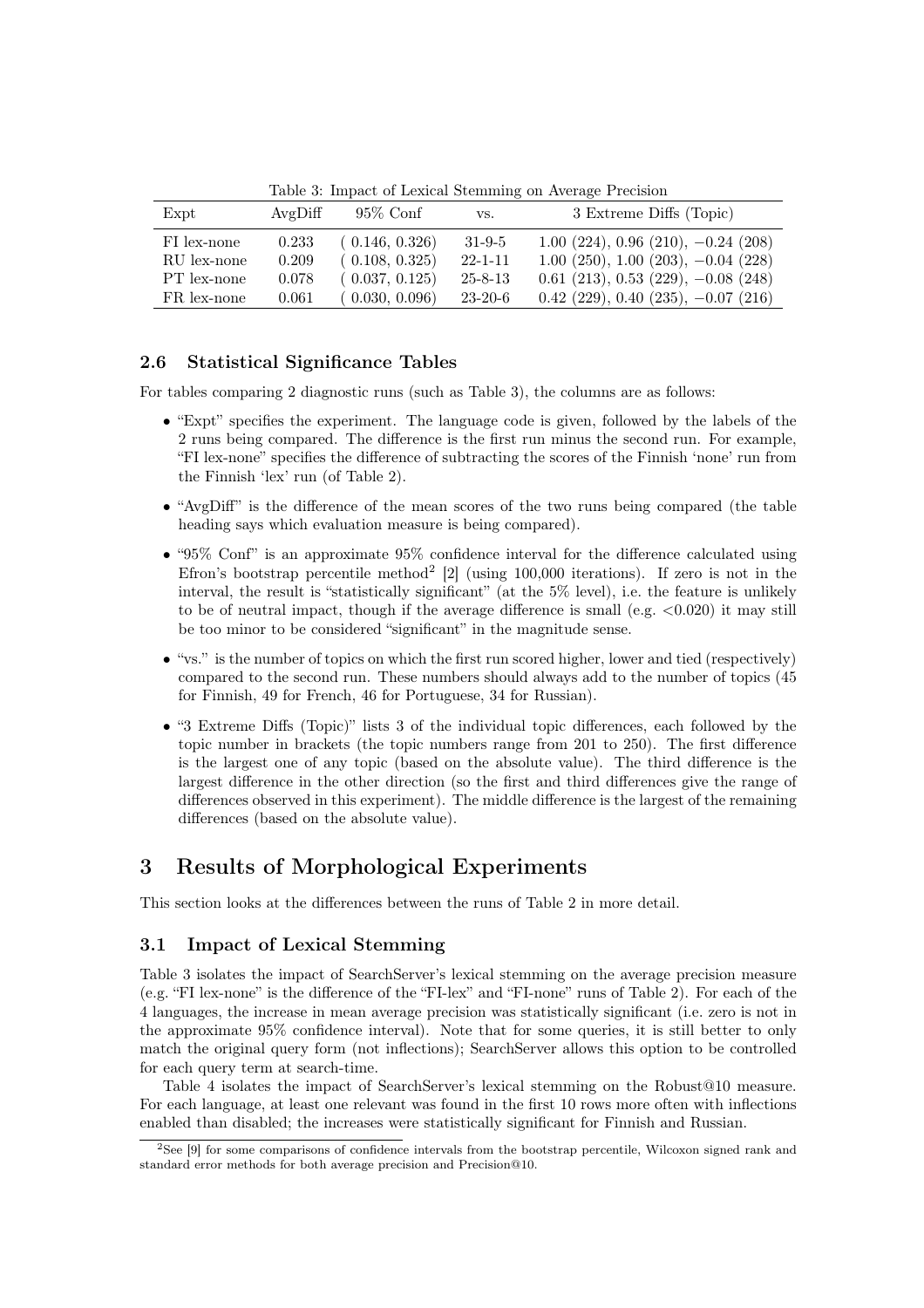Table 4: Impact of Lexical Stemming on Robustness at 10 Documents

| Expt        | AvgDiff | $95\%$ Conf       | VS.           | 3 Extreme Diffs (Topic)                           |
|-------------|---------|-------------------|---------------|---------------------------------------------------|
| FI lex-none | 0.244   | (0.133, 0.378)    | $11 - 0 - 34$ | $1.00$ $(224)$ , $1.00$ $(215)$ , $0.00$ $(250)$  |
| RU lex-none | 0.147   | (0.029, 0.265)    | $5 - 0 - 29$  | $1.00$ $(221)$ , $1.00$ $(244)$ , $0.00$ $(226)$  |
| PT lex-none | 0.087   | $(-0.001, 0.196)$ | $5 - 1 - 40$  | $1.00$ $(243)$ , $1.00$ $(234)$ , $-1.00$ $(235)$ |
| FR lex-none | 0.041   | $(-0.041, 0.123)$ | $3 - 1 - 45$  | $1.00$ $(241)$ , $1.00$ $(239)$ , $-1.00$ $(222)$ |

Table 5: Lexical vs. Algorithmic Stemming on Average Precision

| Expt       | AvgDiff | $95\%$ Conf       | VS.           | 3 Extreme Diffs (Topic)                   |
|------------|---------|-------------------|---------------|-------------------------------------------|
| FI lex-alg | 0.137   | (0.064, 0.219)    | $26 - 12 - 7$ | $0.98$ (210), 0.86 (226), $-0.15$ (219)   |
| RU lex-alg | 0.019   | $(-0.003, 0.050)$ | $7 - 8 - 19$  | $0.40$ (227), $0.20$ (202), $-0.07$ (224) |
| PT lex-alg | 0.018   | $(-0.014, 0.055)$ | $16-14-16$    | $0.53$ (229), $0.32$ (217), $-0.27$ (204) |
| FR lex-alg | 0.005   | $(-0.003, 0.013)$ | 18-14-17      | $-0.09$ (203), 0.06 (209), 0.08 (231)     |

## 3.2 Comparison with Algorithmic Stemming

Table 5 contains the results of a diagnostic experiment comparing average precision when the only difference is the stemmer used: the experimental SearchServer lexical stemmer or Porter's algorithmic stemmer. Positive differences indicate that the SearchServer stemmer led to a higher score and negative differences indicate that the algorithmic stemmer led to a higher score. Using Search-Server's stemmer scored higher on average for each language and this increase was statistically significant for Finnish.

In this section, we look at the Portuguese and Russian topics with the largest differences. Finnish is examined in more detail in the subsequent decompounding section. French was investigated in last year's paper [10].

#### 3.2.1 Portuguese Stemming

Topic PT-229: Table 5 shows that the largest difference between the stemming approaches for Portuguese was on topic 229 (Construção de Barragens (Dam Building)) in which average precision was 53 points higher with SearchServer's stemmer. The main reason was that, unlike the algorithmic stemmer, the SearchServer stemmer matched "Barragem", an inflection used in many relevant documents. SearchServer additionally matched "construções" which may also have been helpful.

Topic PT-217: The next largest difference for Portuguese was on topic 217 (Sida em Africa ´ (AIDS in Africa)) for which Table 5 shows that average precision was 32 points higher with SearchServer's stemmer. The main reason was that, unlike SearchServer, the algorithmic stemmer matched "sido", a common word unrelated to AIDS, which decreased precision substantially. SearchServer additionally matched "africanos" which may also have been helpful.

Topic PT-204: The largest negative difference was on topic 204 (Vitimas de Avalanches (Victims of Avalanches)) for which using the algorithmic stemmer scored 27 points higher. Both stemmers matched "Avalanche" but the algorithmic stemmer additionally matched "avalancha" which was the only variant used in 3 of the relevant documents. We should investigate this case further.

#### 3.2.2 Russian Stemming

Topic RU-227: Table 5 shows that the largest difference between the stemming approaches for Russian was on topic 227 (Алтайская амазонка (Altai Ice Maiden)) for which average precision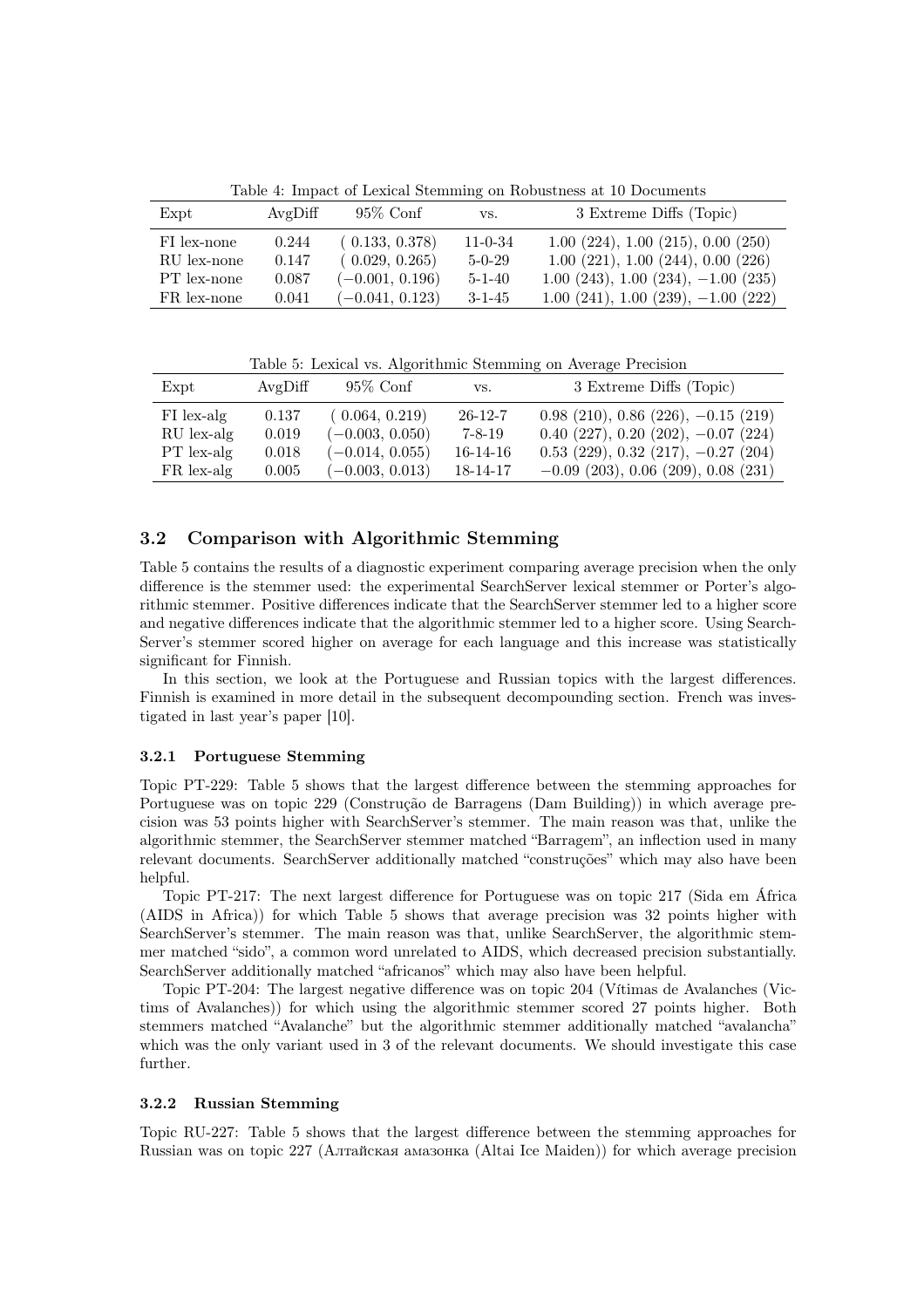| Expt         | AvgDiff | $95\%$ Conf       | VS.       | 3 Extreme Diffs (Topic)                 |
|--------------|---------|-------------------|-----------|-----------------------------------------|
| FI lex-cmpd  | 0.092   | (0.034, 0.162)    | 17-9-19   | $0.98(210), 0.72(226), -0.18(219)$      |
| FI cmpd-none | 0.141   | (0.075, 0.214)    | $27-10-8$ | $1.00$ (224), 0.81 (204), $-0.22$ (208) |
| FI cmpd-alg  | 0.045   | $(-0.001, 0.094)$ | 19-14-12  | $0.57$ (204), 0.50 (216), $-0.40$ (205) |

Table 6: Decompounding Experiments (Finnish) on Average Precision

was 40 points higher with SearchServer's stemmer. SearchServer internally produced 2 stems for "Алтайская" (Altai), itself and "Алтайскай". The words which had "Алтайская" as a stem (such as "Алтайской", "Алтайские", "Алтайскую" and "алтайских") were less common in the documents than the words which shared the "Алтайскай" stem (the same words plus more such as "Алтайского", "Алтайском" and "Алтайскому"), so SearchServer's experimental new scoring scheme for alternative stems gives the former group a higher weight from inverse document frequency than the latter group. In this case, it turned out just 1 relevant document was matched by either stemmer and it just used the original word "Алтайская". The algorithmic stemmer produced just one stem for these words, so its weighting did not have a preference for the query form and some documents with the second group of terms ended up ranking higher. The algorithmic stemmer additionally matched "Алтайске" which was not helpful in this case. This topic illustrates a benefit from SearchServer's experimental new handling of multiple stemming interpretations.

Topic RU-202: The next largest difference was on topic 202 (Арест Ника Леесон (Nick Leeson's Arrest)) for which the score was 20 points higher with SearchServer's stemmer. The 3 relevant documents used different spellings for "Leeson" ("Лисон", "Лизона", "Лизон" and "Лисона") which did not match the query form of "Леесон" with either stemmer. And inflections of "Арест" (Arrest) did not appear in the relevant documents. So the matches just came from variants of "Nick". Both stemmers matched the forms used in the relevant documents ("Ника" and "Ник"). But the algorithmic stemmer additionally matched other terms such as "Никому" and "никого" which lowered precision substantially in this case.

## 3.3 Impact of Decompounding (Finnish)

The first row of Table 6 ("FI lex-cmpd") isolates the impact of SearchServer's experimental new "/decompound" option for Finnish (decompounding is not new to SearchServer for Finnish, but an option to control its impact separately from inflectional stemming at search-time is). This option allows words to match if they share any stem of query compound words. Without the /decompound option, the (experimental new) default is to require all the stems of a compound word to be in the same or consecutive words to be considered a match. Table 6 shows that mean average precision was 9 points higher with /decompound set, and this difference was statistically significant.

The second row of Table 6 ("FI cmpd-none") shows that even without the /decompound option, use of SearchServer's stemming for Finnish scored 14 points higher than not using stemming. (Note that the first two rows of Table 6 add up to the 23 point gain from lexical stemming shown in Table 3.)

The third row of Table 6 ("FI cmpd-alg") compares SearchServer's stemming without the /decompound option to algorithmic stemming (which does not even decompound at index-time) and shows that using SearchServer's stemmer scored 4.5 points higher, though this difference did not quite pass the statistical significance test. (SearchServer's stemming with the /decompound option is compared to algorithmic stemming in Table 5 in which the difference is the sum of the differences of rows 1 and 3 of Table 6.)

We look at some Finnish topics in more detail to understand these results better.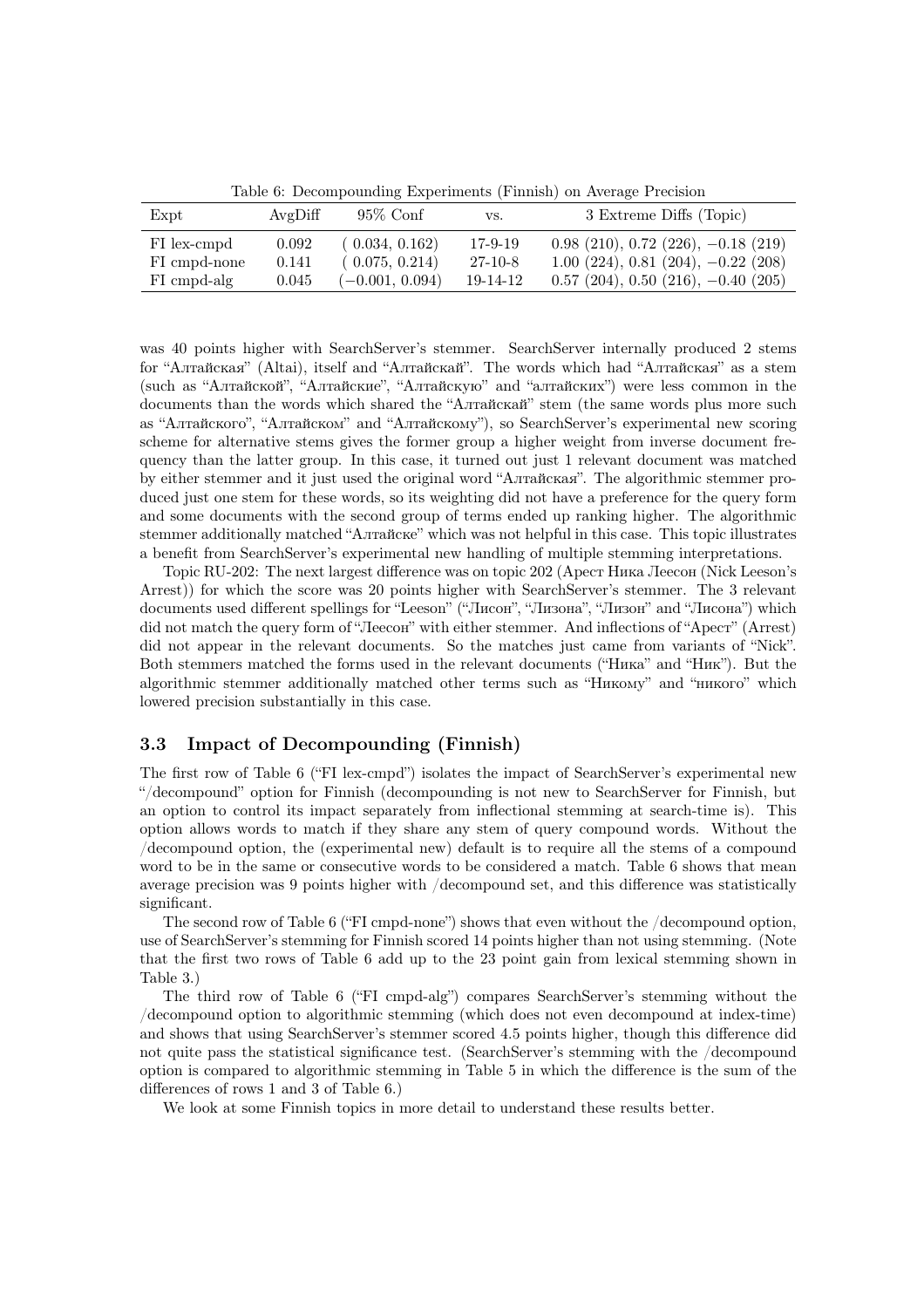| Expt         | AveDiff  | $95\%$ Conf       | VS.            | 3 Extreme Diffs (Topic)                            |
|--------------|----------|-------------------|----------------|----------------------------------------------------|
| FI chain-lex | $-0.008$ | $(-0.037, 0.019)$ | $13 - 16 - 16$ | $-0.38$ (203), $-0.30$ (215), 0.31 (205)           |
| RU chain-lex | $-0.025$ | $(-0.062, 0.000)$ | 5-8-21         | $-0.50$ (226), $-0.20$ (202), 0.02 (232)           |
| PT chain-lex | 0.006    | $(-0.007, 0.023)$ | $9-14-23$      | $0.27$ (204), $0.08$ (205), $-0.15$ (232)          |
| FR chain-lex | $-0.004$ | $(-0.010, 0.003)$ | 8-18-23        | $0.09$ $(203)$ , $-0.06$ $(220)$ , $-0.06$ $(209)$ |

Table 7: Impact of Adding Algorithmic to Lexical Stemming on Average Precision

#### 3.3.1 Finnish Decompounding

Topic FI-210: Table 6 shows that the largest impact of Finnish decompounding was on topic 210 (Nobel rauhanpalkintoehdokkaat (Nobel Peace Prize Candidates)) for which using Search-Server's stemmer with the /decompound option scored 98 points higher than not using /decompound (and also 98 points higher than using the algorithmic stemmer according to Table 5). This topic had just 1 relevant document, and the only match for the non-decompounding approaches was the word "Nobel" which occurred in lots of documents, so the relevant document did not stand out among them. With SearchServer's decompounding, many more words in the relevant document matched such as "rauhan", "rauhanpalkituksi", "rauhanpalkinnon", "rauhanvälittäjänä", "ehdokasta" and "ehdokkaina" because these words shared at least one (but not all) the stems of the query compound "rauhanpalkintoehdokkaat", and the relevant document was ranked first.

Topic FI-226: Table 6 shows that the next largest impact of Finnish decompounding was on topic 226 (Sukupuolenvaihdosleikkaukset (Sex-change Operations)) for which using SearchServer's stemmer with the /decompound option scored 72 points higher than not using /decompound (and also 86 points higher than using the algorithmic stemmer according to Table 5). The algorithmic stemmer just found the one of the 13 relevant documents which contained the query word "Sukupuolenvaihdosleikkaukset". SearchServer without /decompound matched that document plus 3 other relevants, two which contained "sukupuolen vaihdosleikkaukseen" (an example of a consecutive-word match) and one which contained "Sukupuolenvaihdosleikkausta". SearchServer with /decompound matched all 13 relevant documents; the key additional matches appeared to be "Sukupuolen-vaihdos", "sukupuolenvaihtoleikkaukset", "sukupuolenvaihdot", "Sukupuolenvaihdoshan", "sukupuolenkorjausleikkausten" and "sukupuolenvahvistusleikkaus", though other matching words may also have been helpful such as "leikkaussali", "sukupuoli" and "vaihdos".

Topic FI-219: Table 6 shows that the largest negative impact of Finnish decompounding was on topic 219 (EU:n komissaariehdokkaat (EU Commissioner Candidates)) for which using SearchServer's stemmer with the /decompound option scored 18 points lower than not using /decompound (and also 15 points lower than using the algorithmic stemmer according to Table 5). Without the /decompound option, SearchServer found a lot of precise matches in relevant documents such as "komissaariehdokasta", "komissaariehdokkaalle", "komissaariehdokkaista", "komissaariehdokkaalta", "komissaariehdokkaiden" and "komissaariehdokkaan". Furthermore, in some relevant documents it found matches in larger compounds (which the algorithmic stemmer could not) such as "naiskomissaariehdokasta" and "tanskalaiseltakomissaariehdokkaalta". With /decompound set, SearchServer would also find all these matches, but precision was substantially hurt in this case by additionally matching terms in non-relevant documents such as "jäsenehdokkaiden", "jäsenehdokkaita", "ykkösehdokkaista", "tutkimuskomissaari" and "henkilöstökomissaari". This topic shows why a user may prefer to have /decompound not set; in cases where the user does not need the component words to occur together, the user can either manually separate the terms or set the /decompound option. But for automatic ad hoc searches for topics, it is better on average to use the /decompound option.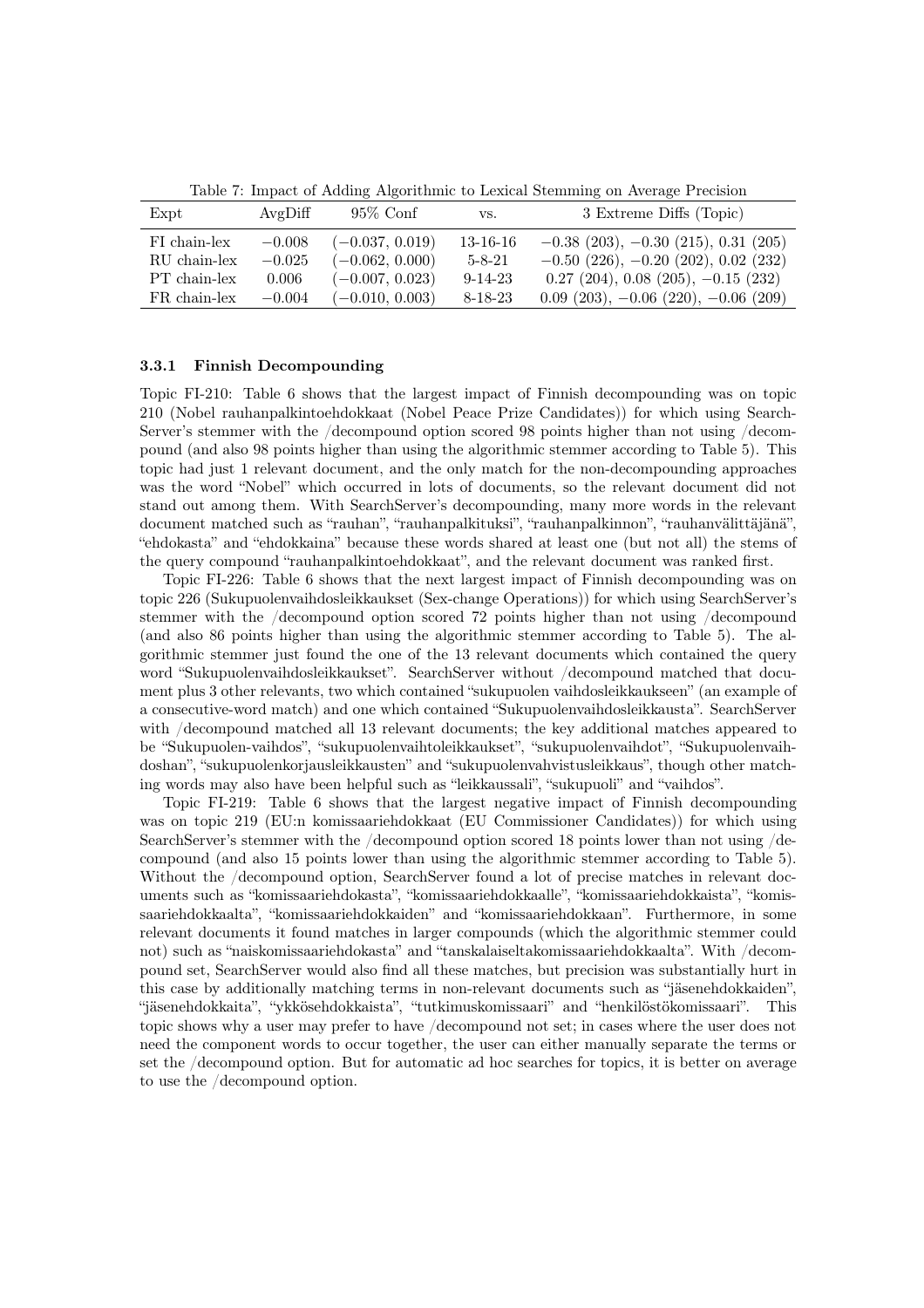| Expt        | AvgDiff  | $95\%$ Conf       | VS.           | 3 Extreme Diffs (Topic)                    |
|-------------|----------|-------------------|---------------|--------------------------------------------|
| FI lex-sing | 0.010    | $(-0.002, 0.032)$ | $7 - 10 - 28$ | $0.44$ (215), $0.05$ (236), $-0.02$ (233)  |
| RU lex-sing | 0.033    | (0.002, 0.082)    | $9 - 3 - 22$  | $0.67$ (203), 0.31 (210), $-0.01$ (233)    |
| PT lex-sing | 0.017    | $(-0.004, 0.049)$ | $6 - 11 - 29$ | $0.60$ (213), $0.16$ (236), $-0.12$ (248)  |
| FR lex-sing | $-0.001$ | $(-0.004, 0.003)$ | $2 - 9 - 38$  | $0.06$ (235), $-0.03$ (248), $-0.03$ (215) |

Table 8: Impact of Using All Lexical Stems on Average Precision

## 3.4 Adding Algorithmic to Lexical Stemming

Table 7 shows the impact of applying the algorithmic stemmer to the result of SearchServer's stemmer (this is possible because SearchServer's stemmer returns real words; the other order would not work because the algorithmic stemmer often truncates to a non-word). This approach would still produce all the matches of SearchServer's stemming and may sometimes produce additional matches from algorithmic stemming. However, there was a decrease in mean average precision for Russian which was borderline significant. The other differences were not statistically significant. While algorithmic stemming may occasionally add a helpful match, it can also add poor matches that hurt precision. In a future experiment, perhaps it would be better to treat algorithmic stems as alternative stemming interpretations (instead of replacing the lexical stem) so that lexical inflections are likely to get higher weight when the algorithmic stem is too common.

## 3.5 Impact of Using All Lexical Stems

Table 8 shows the impact of using all stemming interpretations from SearchServer's lexical stemming instead of arbitrarily just using the first one. The increase in mean average precision was statistically significant for Russian. On the individual topics, there were some large increases, but (reassuringly) no correspondingly large decreases. In past years, mean average precision was typically lower when including all the stems because of over-weighting issues, so this result suggests that the enhancement for handling multiple stemming interpretations has succeeded at addressing this issue.

Topic RU-203: The largest difference for Russian was on topic 203 (Партизанская война в Восточном Тиморе (East Timor Guerrillas)) for which the score was 67 points higher when using all stemming interpretations. The query word "Восточном" (Eastern) had 2 stems, "Восточнома" and "восточный". The inflections in the relevant document (namely "Восточного", "Восточный", "восточных" and "восточной") only shared the latter stem.

## 4 Submitted Runs

In the identifiers of the runs submitted for assessment in May 2004 (e.g. "humFI04tde"), the first 3 letters "hum" indicate a Hummingbird submission, the next 2 letters are the language code, and the number "04" indicates CLEF 2004. "t", "d" and "n" indicate that the Title, Description and Narrative field of the topic were used (respectively). "e" indicates that query expansion from blind feedback on the first 2 rows was used (see last year's paper [10] for more details). The submitted runs all used inflections from SearchServer's lexical stemming (including decompounding where applicable). The scores of the submitted runs are listed in Table 9.

The submitted Title-only runs (e.g. "humFI04t" of Table 9) correspond to the "lex" diagnostic runs (e.g. "FI-lex" of Table 2) except that the submitted runs used an older experimental version of SearchServer (including an older version of the lexical stemming component) so the scores are not exactly the same.